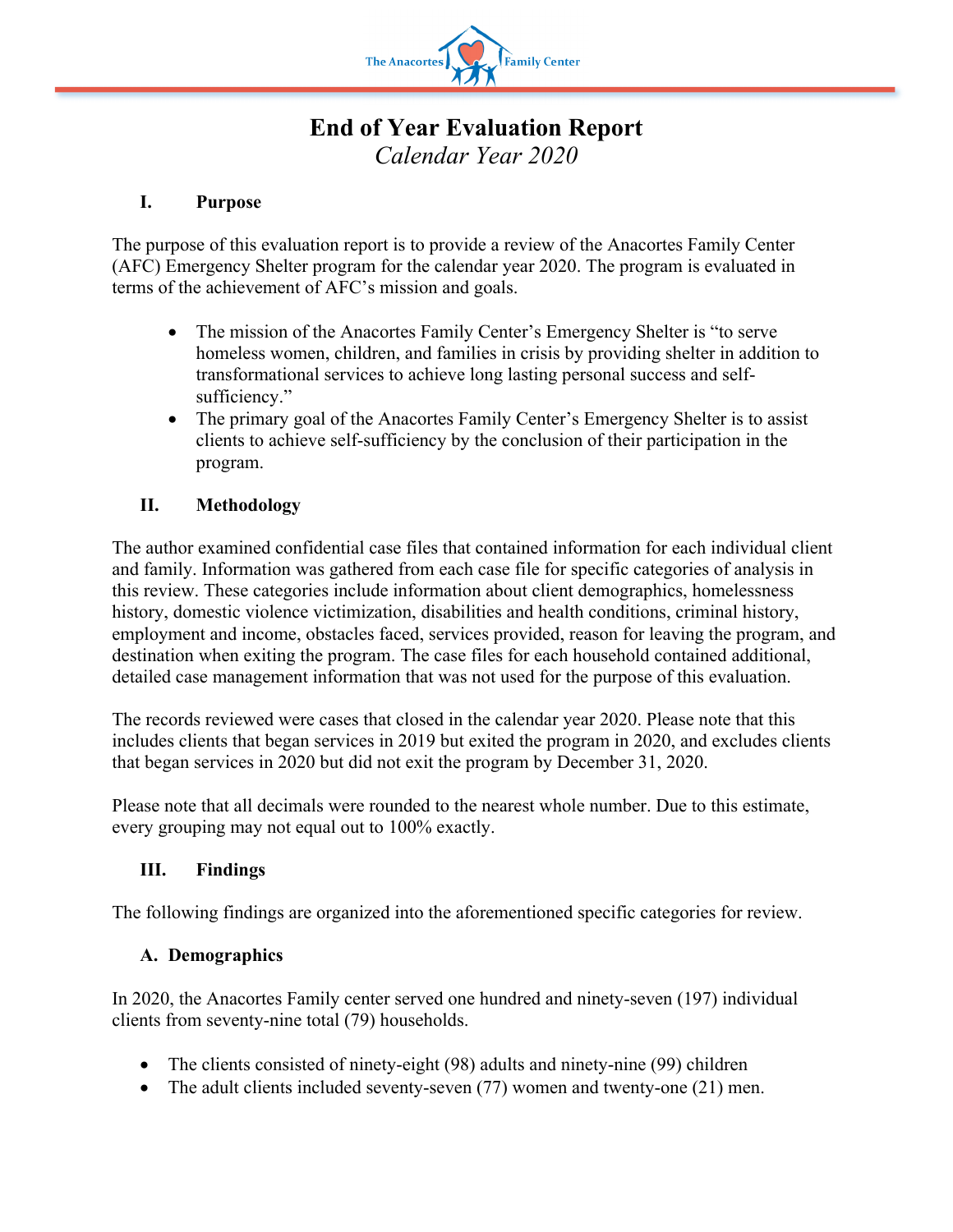- In total, 39% of clients were women, 11% of clients were men, and 50% of clients were children.
- The average age of adult clients was thirty-seven (37) years old, and for children it was six (6) years old.

The head of household for the 79 families identified the family race/ethnicity.

• Two (2) families identified as American Indian or Alaska Native, two (2) families identified as Asian, three (3) families identified as Black or African American, eleven (11) families identified as Hispanic, fifty-six (56) families identified as White, and five (5) families identified as Multiracial.

The households were comprised of two adults and children, single women with children, single women without children, single men with children, and two adults with no children.

- There were sixteen (16) families comprised of two adults and children or 20%,
- Thirty four (34) single women with children or 43%,
- Twenty two (22) single women without children or 28%,
- Four (4) single men with children or 5%, and
- Three (3) families comprised of two adults and no children, or 4%.

Seven (7) women were pregnant when they entered the program. Five (5) of the seven pregnant women, or 71%, were considered high risk pregnancies.

Fourteen (14) of the 57 families with children reported involvement with CPS in the last six months. One (1) single woman without children reported that she had CPS involvement in the last six months as well. This client had children that were not living in the Emergency Shelter with her and was therefore considered a single woman without children for this evaluation.

#### **B. Homelessness**

Every household (100%) was considered literally homeless upon application to the Emergency Shelter program. Twenty-six (26), or 33%, of the families were chronically homeless. Chronic homelessness in this context is defined as continually homeless for one year or longer, or four more instances of homelessness in the last three years that equate to one year or more of homelessness. Further questioning determined that fifteen (15) families, or 19%, had an adult in their household that experienced childhood homelessness (individuals were homeless before the age of 18). Twenty-six (26) families, or 33%, had some history of eviction from housing in the past.

#### **C. Domestic Violence**

A majority (75%) identified as victims of domestic violence. Fifty-nine (59) of households reported a history of domestic violence, and twenty (20) of those with a history of domestic violence reported that they were actively fleeing domestic violence.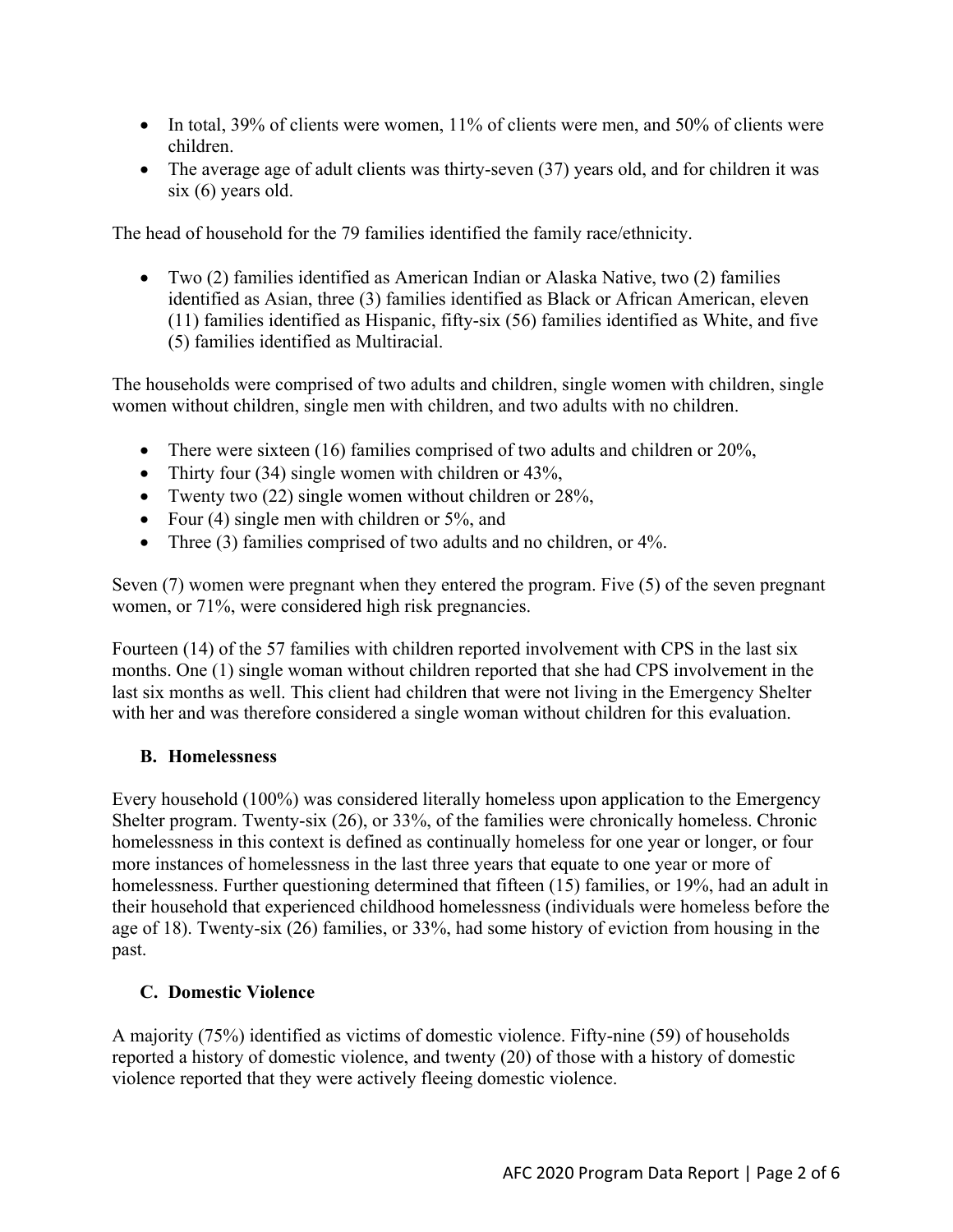## **D. Disabilities and Health Conditions**

In their intake paperwork, thirty (30), or 38%, of clients reported physical or developmental disabilities.

- Of those with physical or developmental disabilities, twelve (12), or 40%, indicated that their disability has affected their ability to secure housing.
- Sixteen (16) families, or 20%, indicated that they had a chronic health condition that impacted their ability to find housing.
- Twenty-two (22) families, or 28%, reported that members of their household required access to life sustaining medications, treatments, or equipment, or needed assistance with activities of daily living due to an accident, illness, or disease. There was some overlap between families that indicated they had a physical or developmental disability and those that reported a chronic health condition that impacted their ability to find housing.

A majority of clients, 82%, reported that they had sought or received mental health care in the past and 77% of clients had a professional mental health diagnosis. Fifty-five (55), or 70%, indicated that they were in need of mental health services currently. Thirty (30) clients, or 38%, reported that they were in recovery from substance use and twenty-one (21) of those that reported they were in recovery disclosed that they were currently in treatment for their substance use.

## **E. Criminal Behavior**

A client with a criminal background can face additional barriers to obtaining long term housing.

- Thirty-three (33), or 41.8%, clients reported that they had been arrested, charged, or convicted of a misdemeanor crime.
- Seventeen (17), or 21.5%, reported that they had been arrested, charged, or convicted of a felony crime.
- The majority of clients (14 of the 17 total) who had been arrested, charged, or convicted of a felony crime also reported being arrested, charged, or convicted of a misdemeanor.

# **F. Employment, Income, and Budgeting**

While enrolled in the Emergency Shelter program, clients are provided with assistance and tools to obtain and maintain employment, and to better manage the family's finances.

- Twenty-two (22) families, 28%, used a household budget at the time they enrolled in the program, and seventy-nine (79) families, or 100%, reported using a household budget at the time they exited the program. That was a total increase of 57 or 72% with the assistance of AFC services.
- The Anacortes Family Center's program emphasizes securing employment while in the program. Thirty-eight (38), or 42%, of the adults considered to be the head of household were employed at enrollment and seven (7), or 37%, of the nineteen partners or second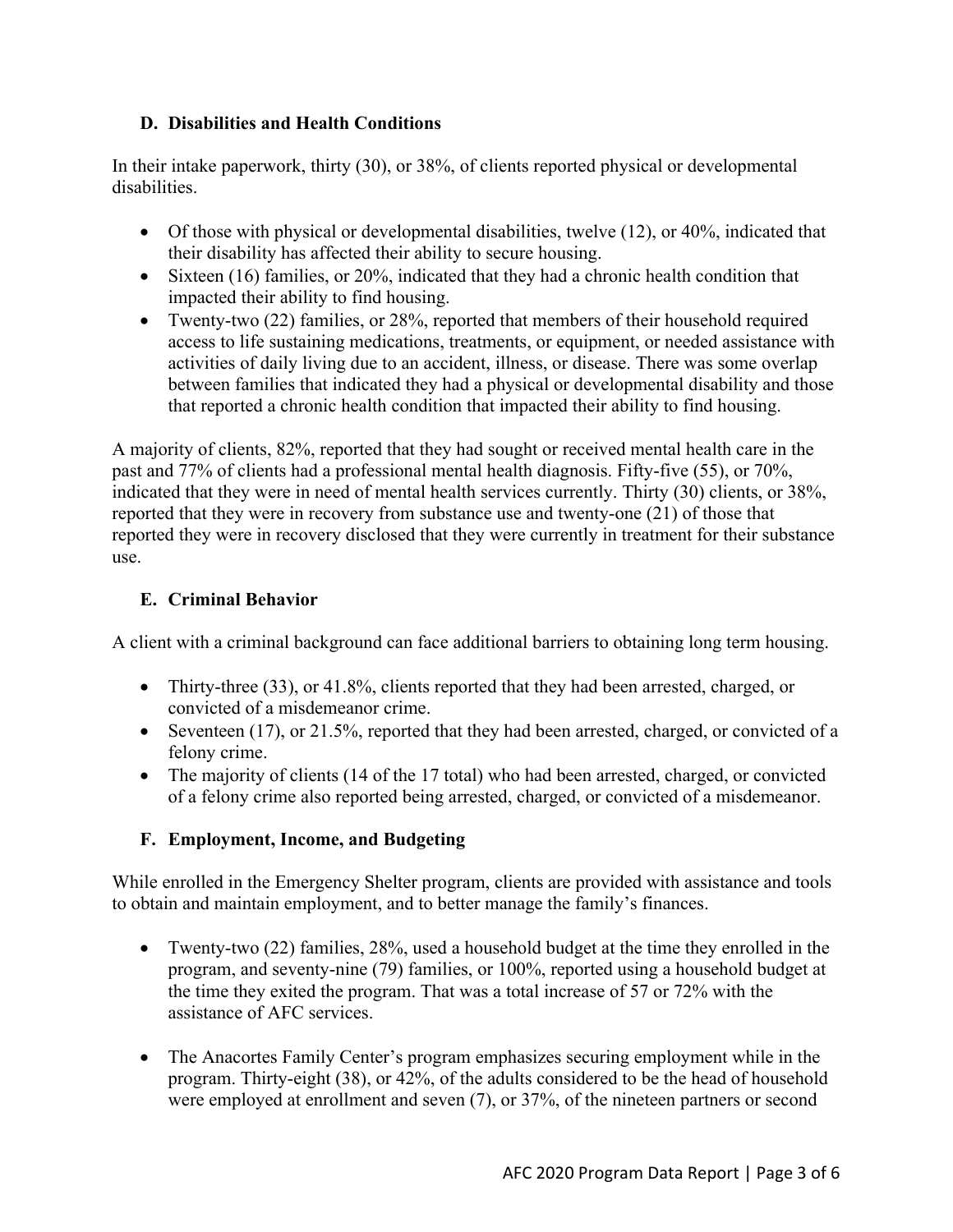adult in the household were employed. In total, forty-five (45) of the 98 adults in the program, or 46%, were employed upon entering the program.

- At the conclusion of the program, fifty-five  $(55)$ , or  $70\%$ , or the adults considered to be head of household were employed, and thirteen (13), or 68%, of the nineteen partners or second adults in the household were employed. In total, sixty-eight (68) of the 98 adults in the program, or 69% were employed upon exiting the program. This is an increase of 13 adults, or 13%.
- To calculate average monthly income per household, some adjustments were made to reflect the overarching goal of the Anacortes Family Center to decrease reliance on social services. The following calculations exclude Supplemental Security Income (SSI), Social Security Disability Income (SSDI), TANF, General Assistance, Social Security Retirement Income, EBT, and SNAP (food stamps). The adjusted calculations include the following income sources: Earned income, Unemployment insurance, Worker's compensation, Veteran's pension, Pension from a former job, Child support, Alimony or other spousal support, and Other income sources.
	- o With these adjustments, there was an average increase from total household monthly income of \$1309.90 at enrollment to \$1739.20 at exit. This is an average increase of \$429.30 a month, or 33%.
- To evaluate income from a different angle, we assessed the household's income to determine if it was below the poverty level, or less than 30% of the Area Median Income (AMI). See table below for reference. At the point of enrollment, fifty-three (53), or 67%, of households earned less than 30% AMI. At the conclusion of their time in AFC's Emergency Shelter program, thirty-four (34), or 43%, of households earned less than 30% AMI. This is a decrease of 19 families, or 24%, of families earning less than 30% AMI.

| Household Income < 30% Area Median Income (AMI) |       |        |        |        |        |        |        |        |
|-------------------------------------------------|-------|--------|--------|--------|--------|--------|--------|--------|
| HH Size                                         |       |        |        |        |        |        |        |        |
| Income                                          | 6,000 | 18,250 | 21,330 | 25,750 | 30,170 | 34,590 | 39,010 | 43,430 |
| Monthly                                         | 1,333 | .521   | 778    | 2,146  | 2,514  | 2,883  |        | 3,619  |

# **G. Client Identified Obstacles at Enrollment and Exit**

At the time of enrollment, clients identified the greatest obstacles they were currently facing. Only 67 of the 79 total households provided a response.

• The primary responses were obstacles related to housing (54%), financial issues, (52%) and employment (39%). Additional significant obstacles that clients identified included obstacles related to transportation, childcare, criminal background, mental health, rental history.

As they left the program, clients were asked to identify the services or referrals that best assisted them while participating in the program. 48 of the 79 total households provided a response.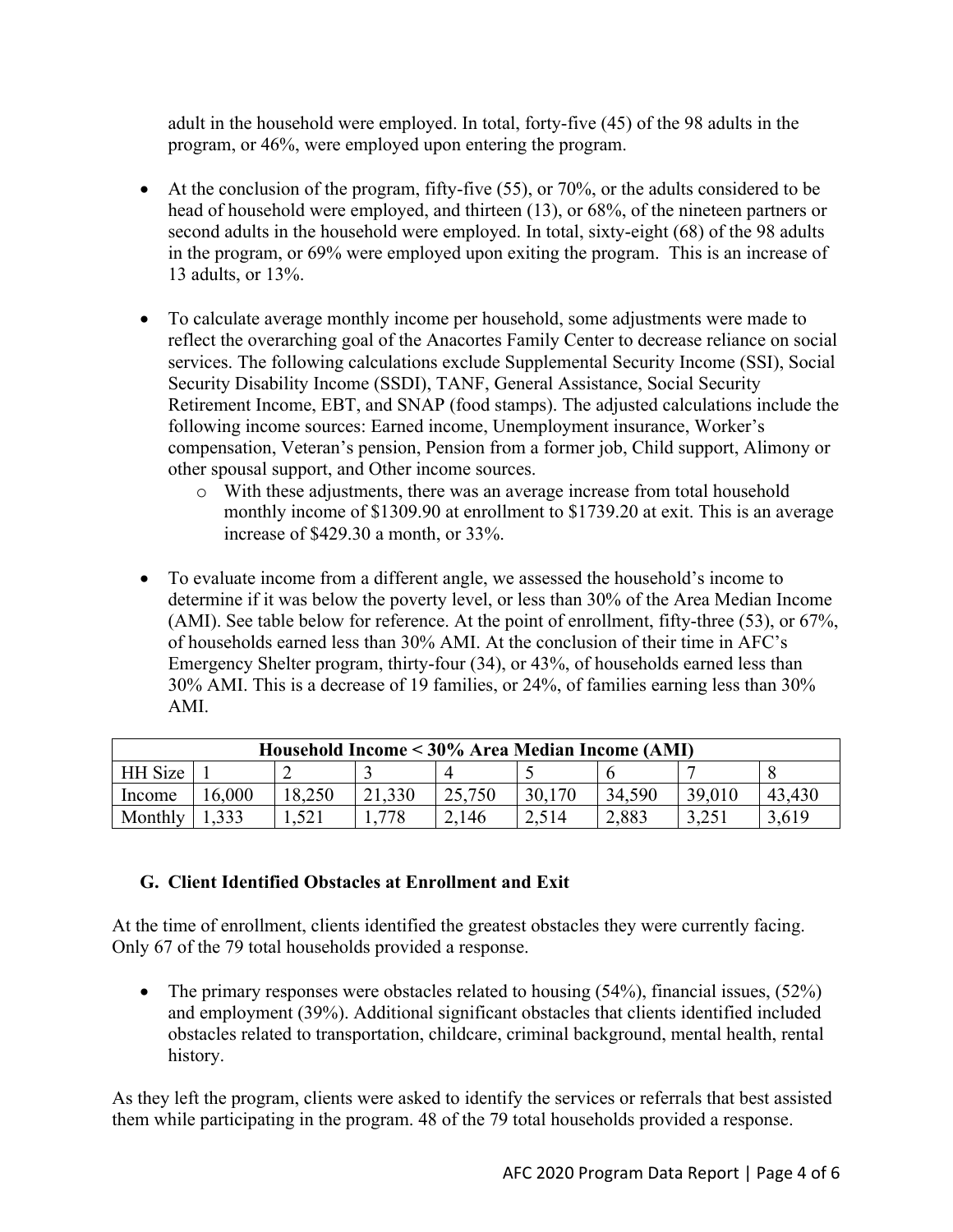• The services identified in order of frequency were housing assistance  $(31\%)$ , budgeting help (25%), employment services/resume writing (25%), the rent ready class, mental health services referrals, savings building, life skills class, and assistance securing childcare.

## **H. Service Providers**

A feature of the Emergency Shelter program is providing service referrals to additional providers in the area that can support clients participating in the program. Sixty-one (61) of the 79, or 87%, households took advantage of the referral to service providers. The 18 families that did not either 1. Did not participate in the program long enough for referrals to be made, 2. Did not use the services provided, or 3. Did not provide a response in their exit paperwork.

• The following agencies were uses by clients in order of frequency: DSHS (30), Other (12), DVSAS (11), Anacortes Housing Authority (10), Compass Health (8), Seamar (8), Skagit Housing Authority (8), CPS (5), Salvation Army (4), Friendship House (4), NWYS (3), Catholic Community Services (3), Skagit Crisis Center (3), SCCAA Housing (2), SCCAA Daycare (2), Work Source (2), Phoenix Recovery (1), SCCAA (1), and Tierra Nueva Faith House (1).

#### **I. Reasons for Leaving Program**

At the conclusion of a client's participation in the program, the case manager makes a determination regarding the reason for leaving the program. The reasons are broken down into the following categories: Completed program, Non-compliance with program, or Other reasons. The "other reasons" category includes criminal activity or property damage, unknown reason/client disappeared, or needs could not be met by the program.

- Sixty-three (63) households, or 80%, fully completed the program
- Seven (7) households, or 9%, left the program due to non-compliance with the program
- And nine  $(9)$ , or 11%, left the program for other reasons

# **J. Destinations for Families**

The case manager recorded the destination of the household at the time of exit in addition to the reason for leaving the program.

- Forty-seven (47) households, or 59%, moved into residences in which they were selfsufficient.
	- $\circ$  Forty-six (46), or 58%, moved into a rental without a subsidy
	- $\circ$  One (1), or 1%, moved into a residence owned by the client without subsidy
- Fifteen (15) households, or 19%, moved in with friends or family. These residences were considered long-term housing situations, and the clients may or may not have paid rent at these locations.
	- $\circ$  Fourteen (14), or 18%, were living with friends or family
	- o One (1), or 1%, was renting from family or friends.